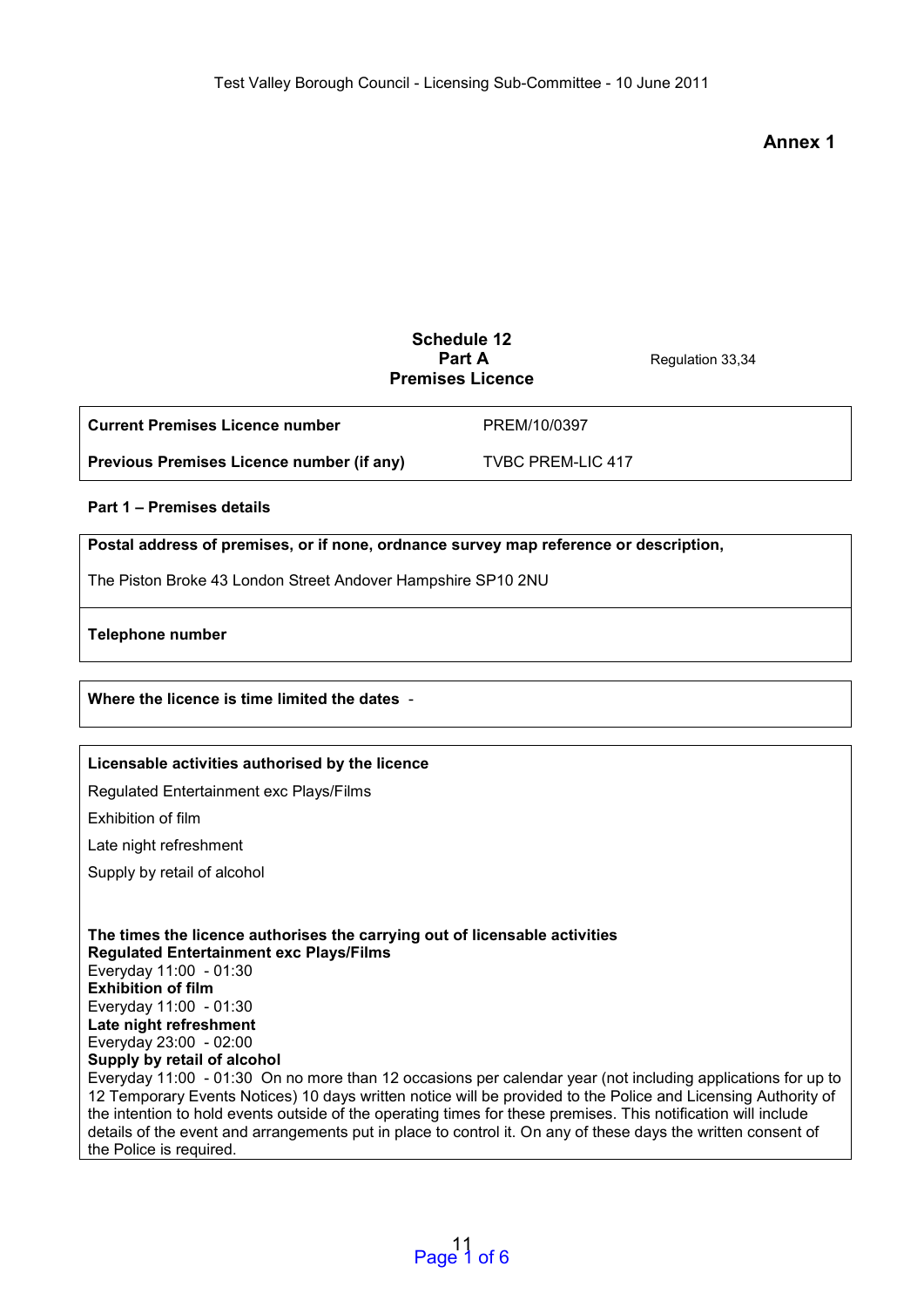**The opening hours of the premises** 

Every day 11:00 - 02:30 Special occasions see activities above

**Where the licence authorises supplies of alcohol whether these are on and / or off supplies** Alcohol is supplied for consumption on the premises

**Part 2** 

**Name, (registered) address, telephone number and email (where relevant) of holder of premises licence** 

Elland Promotions Limited 11 Minden Close Andover **Hampshire** SP10 4LT

**Registered number of holder, for example company number, charity number (where applicable)** 

**Name, address and telephone number of designated premises supervisor where the premises licence authorises for the supply of alcohol** 

Details removed to comply with Licensing Act 2003 data protection requirements

#### **Personal licence number and issuing authority of personal licence held by designated premises supervisor where the premises licence authorises for the supply of alcohol**

Personal Licence Number: PERS/10/0928 Licensing Authority: Test Valley Borough Council

This premises licence is issued by Test Valley Borough Council as licensing authority under part 3 of the Licensing Act 2003 and regulations made thereunder

Date licence originally granted 26th day of March 2010 Date this licence printed 20 July 2010

Test Valley Borough Council Beech Hurst Weyhill Road Andover Hampshire SP10 3AJ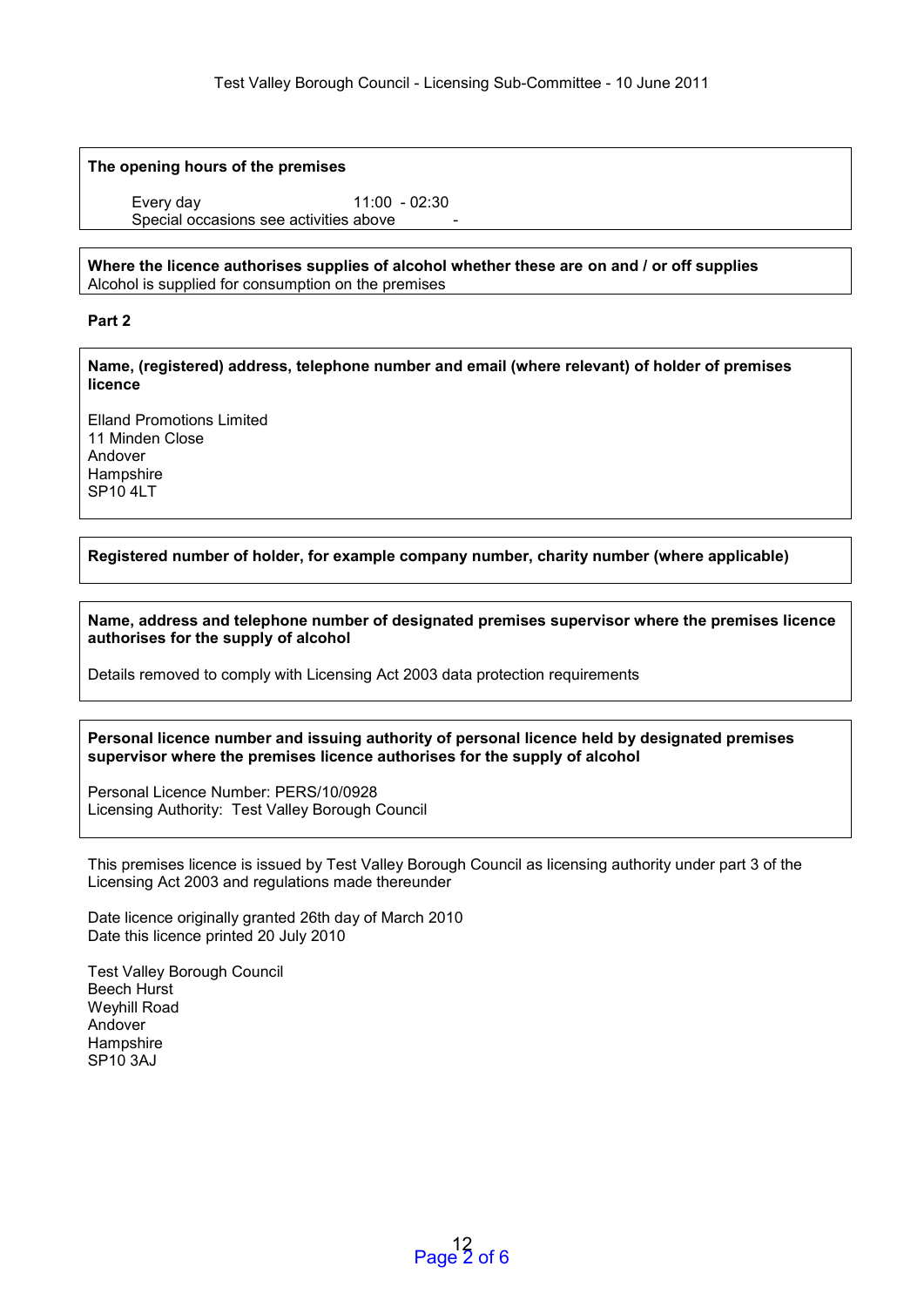# **Annex 1 – Mandatory Conditions**

## **Additional Mandatory Conditions**

1. (1) The responsible person shall take all reasonable steps to ensure that staff on relevant premises do not carry out, arrange or participate in any irresponsible promotions in relation to the premises.

(2) In this paragraph, an irresponsible promotion means any one or more of the following activities, or substantially similar activities, carried on for the purpose of encouraging the sale or supply of alcohol for consumption on the premises in a manner which carries a significant risk of leading or contributing to crime and disorder, prejudice to public safety, public nuisance, or harm to children-

(a) games or other activities which require or encourage, or are designed to require or encourage, individuals to-

(i) drink a quantity of alcohol within a time limit (other than to drink alcohol sold or supplied on the premises before the cessation of the period in which the responsible person is authorised to sell or supply alcohol), or (ii) drink as much alcohol as possible (whether within a time limit or otherwise);

(b) provision of unlimited or unspecified quantities of alcohol free or for a fixed or discounted fee to the public or to a group defined by a particular characteristic (other than any promotion or discount available to an individual in respect of alcohol for consumption at a table meal, as defined in section 159 of the Act);

(c) provision of free or discounted alcohol or any other thing as a prize to encourage or reward the purchase and consumption of alcohol over a period of 24 hours or less;

(d) provision of free or discounted alcohol in relation to the viewing on the premises of a sporting event, where that provision is dependent on-

(i) the outcome of a race, competition or other event or process, or

(ii) the likelihood of anything occurring or not occurring;

(e) selling or supplying alcohol in association with promotional posters or flyers on, or in the vicinity of, the premises which can reasonably be considered to condone, encourage or glamorise anti-social behaviour or to refer to the effects of drunkenness in any favourable manner.

2. The responsible person shall ensure that no alcohol is dispensed directly by one person into the mouth of another (other than where that other person is unable to drink without assistance by reason of a disability). 3. The responsible person shall ensure that free tap water is provided on request to customers where it is reasonably available.

2 Section 19 - Mandatory Conditions: Where licence authorises supply of alcohol (1) Where a premises licence authorises the supply of alcohol, the licence must inc (1) Where a premises licence authorises the supply of alcohol, the licence must include the following conditions.

(2) The first condition is that no supply of alcohol may be made under the premises licence:

(a) At a time when there is no designated premises supervisor in respect of the premises licence, or

(b) At a time when the designated premises supervisor does not hold a personal licence or his personal licence is suspended.

(3) The second condition is that every supply of alcohol under the premises licence must be made or authorised by a person who holds a personal licence.

3 Section 21 - Mandatory Condition: Door Supervision

(1) Where a premises licence includes a condition that at specified times one or more individuals must be at the premises to carry out a security activity, the licence must include a condition that each such individual must be licensed by the Security Industry Authority.

(2) But nothing in subsection (1) requires such a condition to be imposed:

(a) In respect of premises within paragraph 8(3)(a) of Schedule 2 to the Private Security Industry Act 2001 (c.12) (premises with licences authorising plays or films), or

(b) In respect of premises in relation to:

 $(i)$  any occasion mentioned in paragraph  $8(3)(b)$  or (c) of that Schedule (premises being used exclusively by club with club premises certificate, under a temporary event notice authorising plays or films or under a gaming licence), or

(ii) any occasion within paragraph 8(3)(d) of that Schedule (occasions prescribed by regulations under that Act).

(3) For the purposes of this section:

 (a) "security activity" means an activity to which paragraph 2 (1)(a) of that Schedule applies, and

 (b) paragraph 8(5) of that Schedule (interpretation of references to an occasion) applies as it applies in relation to paragraph 8 of that Schedule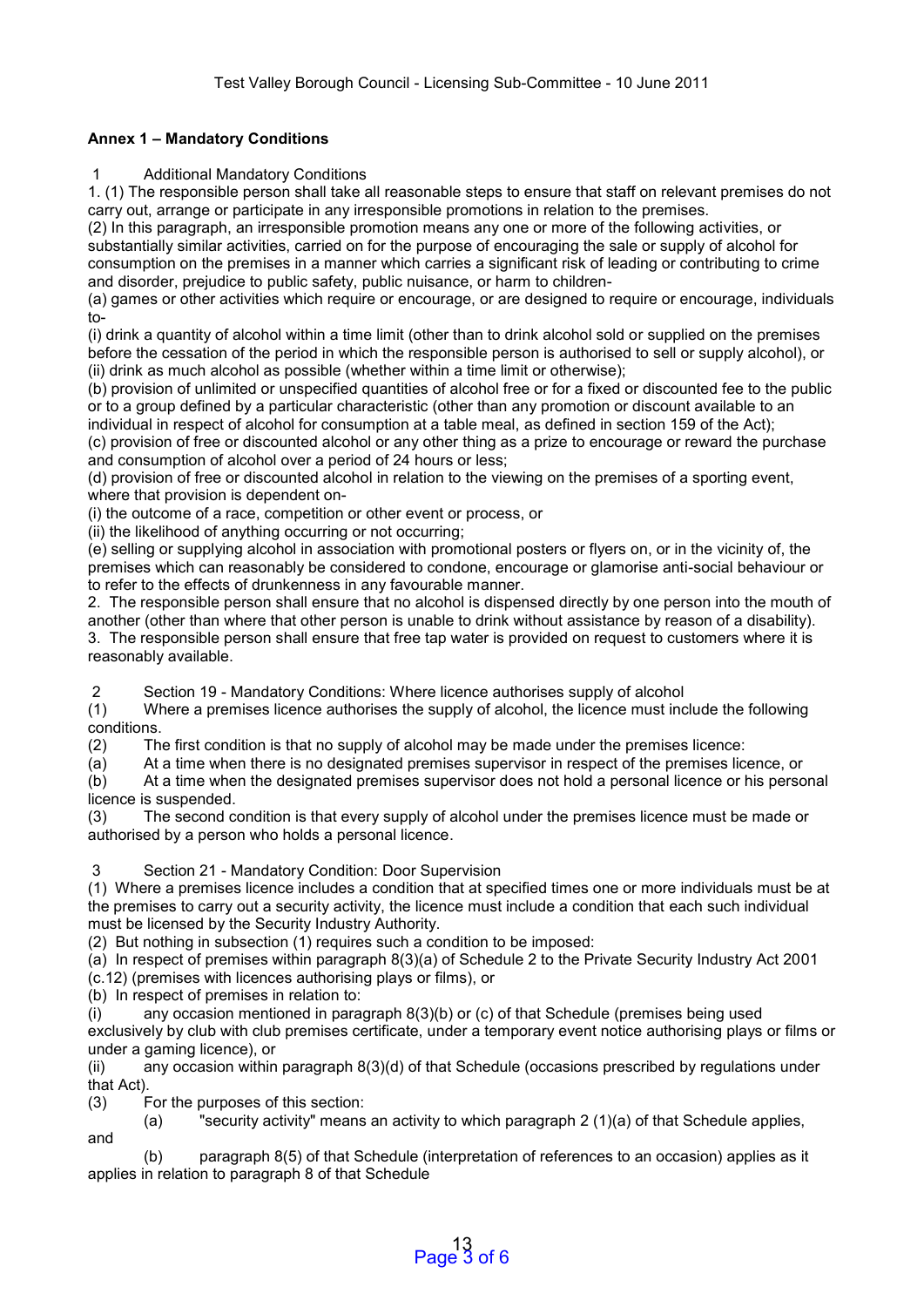4 Section 20 - Mandatory Condition: Exhibition of Films

(1) Where a premises licence authorises the exhibition of films the licence must include a condition requiring the admission of children to the exhibition of any film to be restricted in accordance with this section.

(2) Where the film classification body is specified in the licence, unless subsection (3)(b) applies, admission of children must be restricted in accordance with any recommendation made by that body. (3) Where:

(a) The film classification body is not specified in the licence,

-or

(b) The relevant licensing authority has notified the holder of the licence that this subsection applies to the film in question.

admission of children must be restricted in accordance with any recommendation made by that licensing authority.

(4) In this section:

"children" means persons aged under 18; and

"film classification body" means the person or persons designated as the authority under section 4 of the Video Recordings Act 1984 (c.39) (authority to determine suitability of video works for classification).

# **Annex 2 – Conditions consistent with the operating Schedule**

 1 1 The licence holders have strong management control. All staff will be conversant with the licensing objectives, premises licence conditions and operating schedule. They will be fully trained to ensure that no underage drinking, drunkenness, use of drugs or anti-social behaviour takes place on the premises. Individual training records will be kept for all members of staff.

2 - On Fridays, Saturdays and Sundays preceding a Bank Holiday when the premises are open to the public at least two SIA registered door staff should be employed from 2000 hours to close of the premises. Their primary roles will be to manage the entry and egress of customers to monitor the number of people on the premises in line with condition 4, and assist the management to maintain good order.

3 - The Designated Premises Supervisor shall maintain a duty register giving details of each and every person employed in the role of a security/door person and shall provide upon request by any Police Officer or Council Officer the following details:-

(i) the SIA registration number and name of that person;

(ii) the time at which he/she commenced that period of duty, with a signed acknowledgement by that person; (iii) the time at which he/she finished the period of duty, with a signed acknowledgement by that person;

(iv) any times during the period of duty when he/she was not on duty;

(v) if that person is not an employee of the Designated Premises Supervisor, the name of the person by whom that person is employed or through whom the services of that person were engaged;

(vi) the register shall be so kept that it can be readily inspected by an authorised officer of the Police or Council

(vii) the duty register shall comprise a bound, consecutively page-numbered book and the Designated Premises Supervisor shall ensure that this register is kept in a secure environment in order to prevent unauthorised access or alterations.

4 - Accurate control of numbers will be undertaken by the management of the premises. This will be by a method previously approved by the local authority and in any case not less effective than SIA registered door stewards, utilising "clickers" to manually count people in and out of the premises. The production of satisfactory identification will be a condition of entry.

5 - The maximum number of persons permitted on the premises will not exceed the capacity (including staff) based on the provisions of the Regulatory Reform (Fire Safety) Order 2005 or less if dictated by the Fire Authority.

6 - Any CCTV should be installed and maintained at the premises to the satisfaction of the Licensing Authority and Police. As a minimum it shall enable surveillance of both internal and external areas of the premises including all entrances and exits. Recordings from the system shall be to a standard acceptable as evidence in a court of law and shall be securely retained for a minimum of 30 days. The recording shall be surrendered in a playable format to Hampshire Constabulary or the Licensing Authority immediately on request.

7 - THIS CONDITION WAS DELETED FOLLOWING THE GRANT OF A MINOR VARIATION IN JULY 2010. 8 - No licensable activities or consumption of alcohol will take place in external areas after 23:00 and before 1100 hours.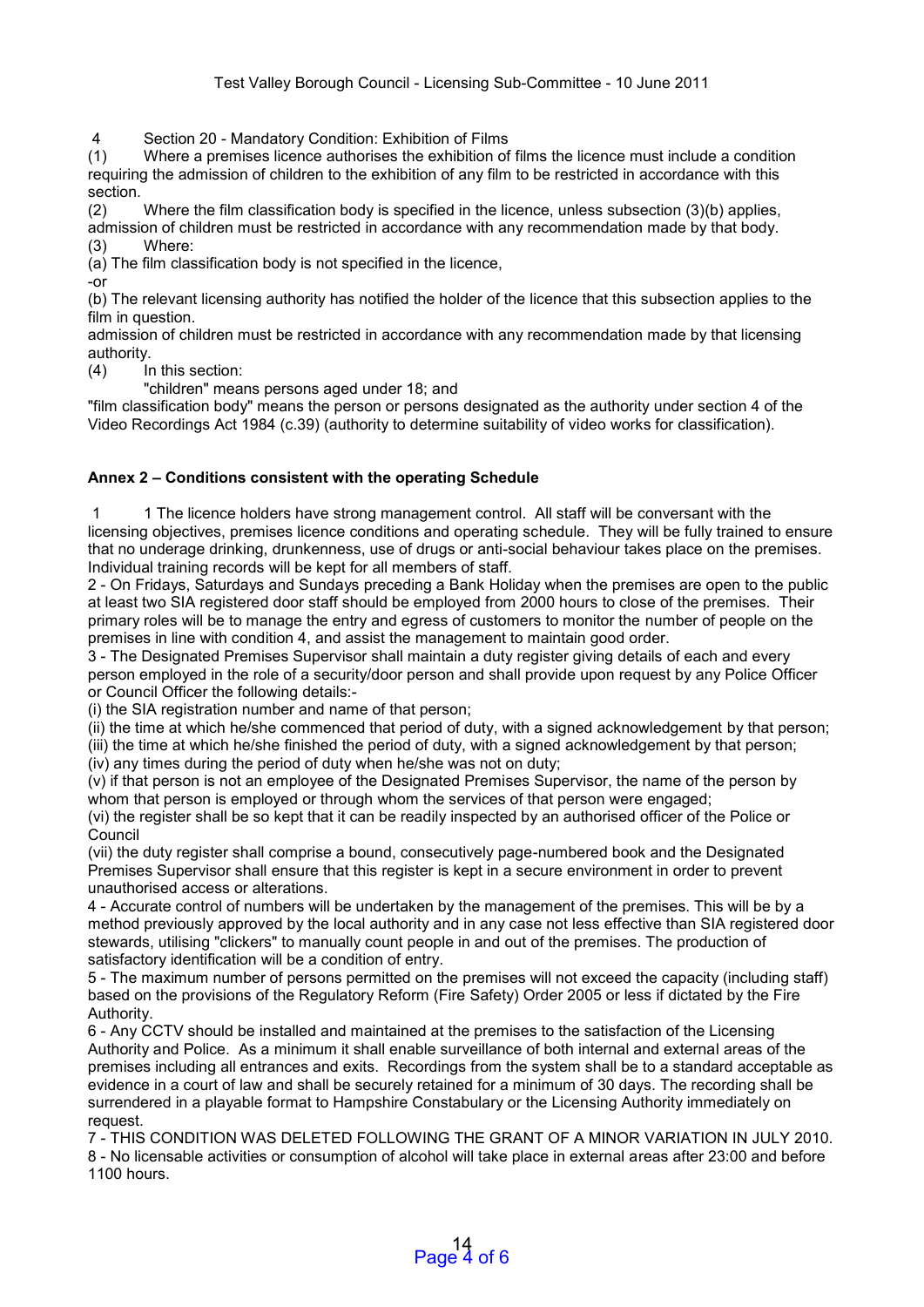9 - A designated smoking area will be used to segregate customers from those seeking to gain entry, members of the public and vehicular traffic. This will be monitored constantly.

10 - The Designated Premises Supervisor must be an "active" member of the local Pub watch scheme, for sake of clarity this will entail regular attendance at meetings by the Designated Premises Supervisor or nominated deputy. The management will fully support and enforce any banning orders or similar arrangements agreed by the pub watch scheme.

11 - There will be a designated member of staff who's role is to regularly patrol all areas of the premises to identify and prevent any potential problems. This member of staff will be adequately trained in order to recognise the signs of drunkenness, drug abuse or any activity which may lead to crime and disorder. 12 - A 'zero' tolerance to drugs will be taken; any person(s) found using or in possession of suspected illegal drugs or substances must, be reported to the police. Any drugs found on the premises will be confiscated and kept in a safe until such time it can be collected by a police officer. An effective system must be in place to record and document any seizures.

Appropriate measures should be implemented to prevent drug use within the premises.

13 - The premises will operate the 'Challenge 21' Scheme, posters will be displayed to this effect in prominent positions at the premises. All staff will be trained to challenge any young person(s) attempting to purchase alcohol. If the person seeking alcohol is unable to produce acceptable means of identification, no sale or supply of alcohol will be made to or for that person - there should be a written record kept of all refusals, including refusals of entry and/or ejections from the premises.

14 - There will be a personal licence holder at all times the premises are open to the public.

15 - Notices will be displayed at the exit of the premises asking customers to leave quietly

16 - Where adult entertainment is being provided the following conditions will apply;

 (i) Dancing entertainment or anything of a similar description shall be performed only by persons who are engaged exclusively for that purpose. Audience participation will not be permitted. No persons other than the performers shall be allowed in to the dance area in a state of undress.

 (ii) Performers shall be aged not less than 18 years. No performer will be allowed to work if, in the judgement of the Management, they appear to be intoxicated, or under the influence of illegal substances. (iii) Performers will be provided with separate dressing/changing rooms located so as to be separate and apart from the customer facilities and no person other than performers and authorised staff will be permitted in the dressing/changing rooms. Safe and controlled access to the dressing rooms for performers will be maintained at all times. A nominated person will monitor and supervise the performers' dressing/changing rooms.

(iv) There shall be no physical contact between customers and the professional dancers except for the placing of gratuities into the hands or garter of the dancer at the beginning or conclusion of a performance. There shall be no table or lap dance performances given to customers while they are standing or seated at a bar. The dancers shall re-dress at the conclusion of the performance.

(v) No performance will involve the use of sex articles.

(vi) Customers will not be permitted to take any video recordings or photographs of the authorised entertainment. Notices to this effect shall be clearly displayed within the venue.

(vii) There will be no display outside the premises of photographs which indicate that entertainment involving nudity or sexual performances takes place on the premises.

(viii) Entertainment, including dancing, which involves nudity or sexual performances of any kind will not be visible from outside the premises.

(ix) Customers will remain seated at all times whilst in the dance area, other than when they arrive, depart, visit the toilet or go to a bar.

(x) Customers will not be permitted to proposition performers or behave in a disorderly manner. Offenders shall be removed from the premises. Appropriate notices stating these 'house rules' will be displayed in prominent positions throughout the premises. No telephone number, address or information leading to any further meeting may be passed from customers to performers or vice versa. If performers are invited to have a drink with a customer the performer shall remain fully clothed during this period. Performers shall not be paid commission on the sale of beverages.

(xi) There will be adequate SIA licensed door supervisors in attendance on the premises when performances take place, the door supervisors will be positioned at the entrance to the premises and present in the room the performance takes place.

17. No amplified music or amplified speech shall be audible at the boundary of any residential premises between 23:00 and 12.00

18. Regulated entertainment involving live or recorded music or amplified voices shall not take place outside, or otherwise have music or amplified voices directed to serve any outside areas.